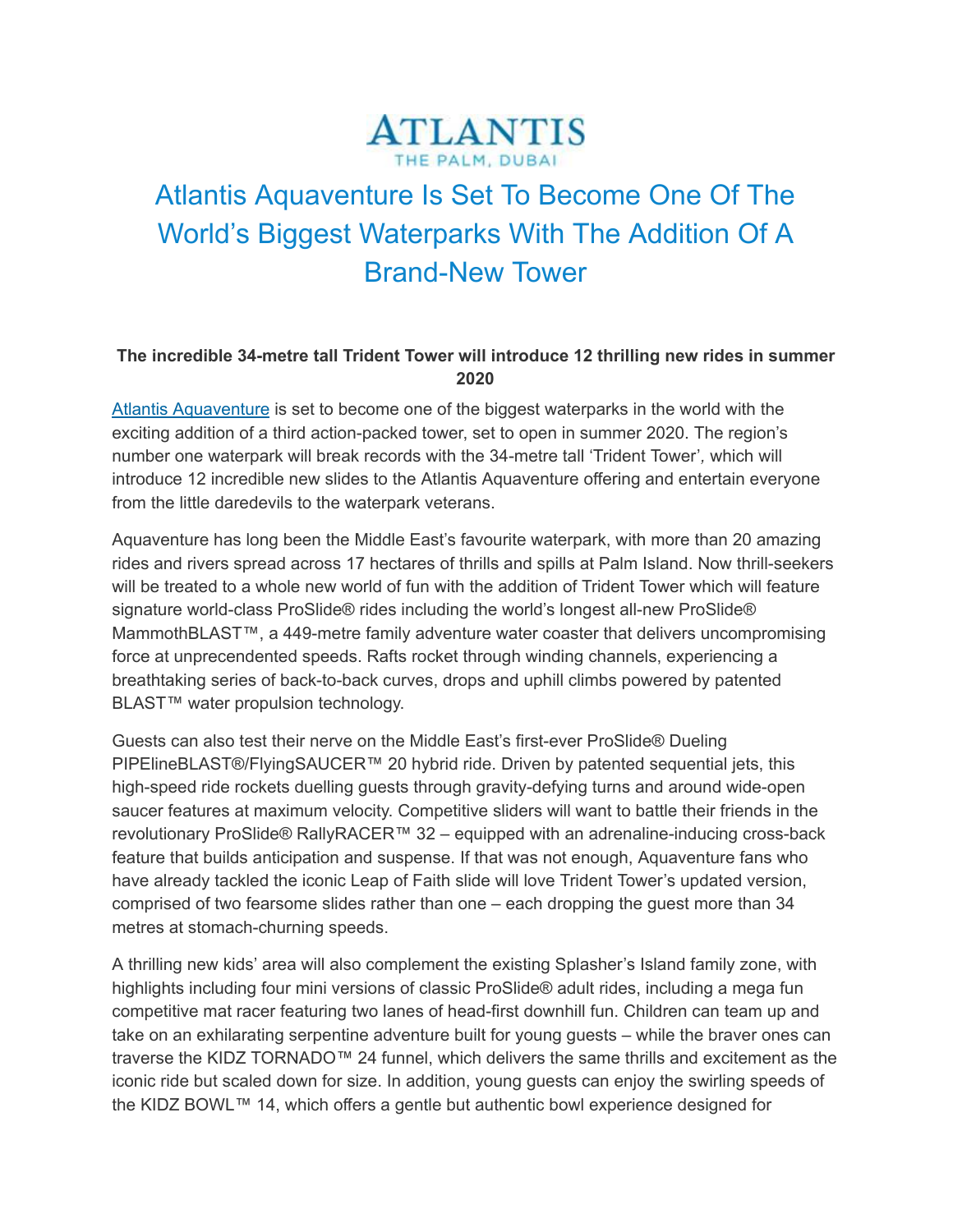maximum guest comfort and ride path consistency. The new kids' area will combine with Splasher's Island and Splasher's Mountain to give families lots more to enjoy, with nine thrilling waterslides designed specifically for the young adventurers. And if spending the day enjoying Aquaventure's most fearsome and fantastic waterslides leaves guests in need of a breather, then the Middle East's first ever action river is at hand. Guests can sit back and let the current take them through half a kilometre of twists and turns as they enjoy the incredible views of Dubai's iconic skyline in comfort.

Tim Kelly, Executive Vice President and Managing Director, Atlantis The Palm and The Royal Atlantis, said: "At Atlantis we endeavour to deliver amazing experiences and everlasting memories to all of our guests and so enhancing the Atlantis Aquaventure offering is the natural next step in providing the best experience possible. We have carefully curated each attraction to ensure that we deliver first-of-its-kind ride technology for children, families and thrill-seekers alike. Trident Tower and its record-breaking slides will be a thrilling addition to the Atlantis experience, and we look forward to the unveiling in summer 2020."

Visitors to Atlantis Aquaventure have recently been given more control over their experience than ever before with the launch of a brilliant two-day pass. Thrill-seekers no longer have to rush their way through the mega park's incredible attractions in one day and can now come back on a second day too. Prices start from just AED 250 and what's more, the second day can be redeemed within a three-day period.Guests also now receive much more for their money than ever before, with a range of amazing experiences now included in the ticket such as the new Shark and Ray Feeding Shows, Dolphin Educational Performances at Dolphin Bay and unlimited rides on the new Surf's Up wave rider, a fun-filled surfing attraction, at Wavehouse. It also gives guests access to the awe-inspiring Lost Chambers Aquarium, home to more than 65,000 marine animals.

Aquaventure's ambitious expansion project in 2020 comes at an exciting time for Atlantis with the launch of The Royal Atlantis Resort & [Residences](http://theroyalatlantisresidences.com/) set to open Q3, 2020. Crafted by the world's leading designers, architects and artists, this new generation of distinctive luxury will offer infinite ocean views, accented with lush green spaces, encapsulated in dramatic architecture. Sitting side by side on the crescent of The Palm, the introduction of the Royal Atlantis Resort & Residences to the Atlantis site will extend the footprint of the resort dramatically. This new phase for Atlantis will comprise of two properties, a 2.3 km stretch of private beach, 35 world-class restaurants and bars and one leading international beach and nightclub. Totaling 43 storeys, The Royal Atlantis will also be home to 231 distinctive luxury apartments, 795 luxury hotel rooms, more than 90 swimming pools and an awe-inspiring rooftop Skypool, suspended 90 metres above The Palm.

For press release and more images:

[https://www.kerznercommunications.com/atlantis/the-palm/atlantis-aquaventure-is-set-to-becom](https://www.kerznercommunications.com/atlantis/the-palm/atlantis-aquaventure-is-set-to-become-one-of-the-worlds-biggest-waterparks-with-the-addition-of-a-brand-new-tower/) [e-one-of-the-worlds-biggest-waterparks-with-the-addition-of-a-brand-new-tower/](https://www.kerznercommunications.com/atlantis/the-palm/atlantis-aquaventure-is-set-to-become-one-of-the-worlds-biggest-waterparks-with-the-addition-of-a-brand-new-tower/)

**About Atlantis, The Palm, Dubai**